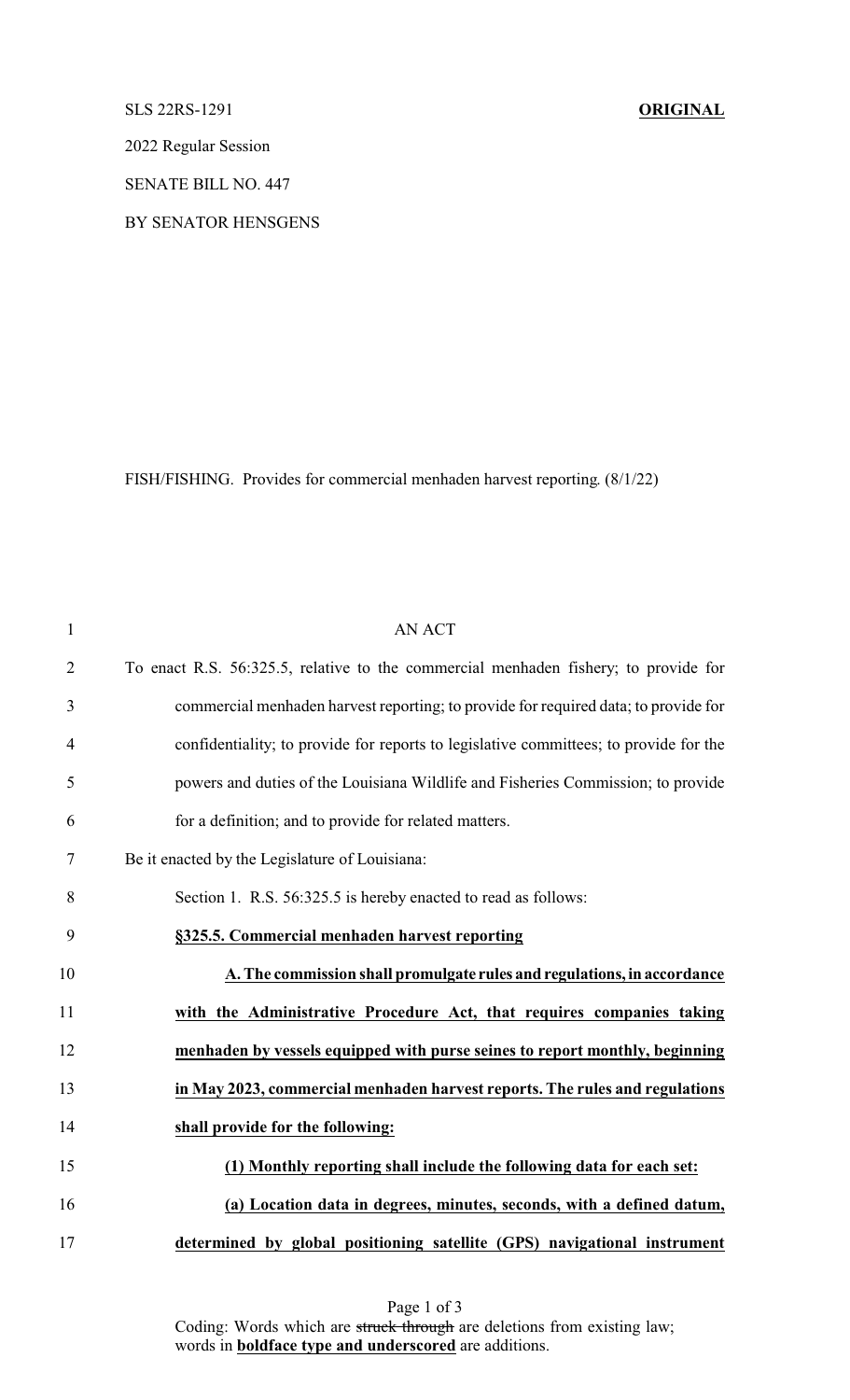| $\mathbf{1}$   | reading.                                                                         |
|----------------|----------------------------------------------------------------------------------|
| $\overline{2}$ | (b) Estimated weight of harvest.                                                 |
| 3              | (c) Length of the menhaden estimated based on a sample of the harvest.           |
| 4              | In addition, the rule shall provide for the size of the sample and the method    |
| 5              | used to estimate the length.                                                     |
| 6              | (2) The form, manner, and the date of the month the department receives          |
| 7              | the monthly report.                                                              |
| 8              | (3) Procedures to preserve the confidentiality of any data, information,         |
| 9              | or statistics submitted or collected to comply with federal procedures as set    |
| 10             | forth by the United States Department of Commerce or its agencies for            |
| 11             | confidentiality of fishing statistics collected from individuals or firms by the |
| 12             | Department of Commerce or its agencies. Any information the department           |
| 13             | provides to the public shall not indicate the captain, vessel, or company.       |
| 14             | B. Beginning February 10, 2024, the department shall annually report             |
| 15             | to the Senate Committee on Natural Resources and the House Committee on          |
| 16             | Natural Resources the commercial menhaden harvest from the prior year based      |
| 17             | upon the aggregated data from the monthly reports.                               |
| 18             | C. For the purposes of this Section, a "set" means when a purse seine is         |
| 19             | deployed and encircles a school of menhaden, regardless of whether those fish    |
| 20             | are reduced to possession by transferring to the mother ship or steamer.         |
|                |                                                                                  |

The original instrument and the following digest, which constitutes no part of the legislative instrument, were prepared by Tyler S. McCloud.

DIGEST SB 447 Original 2022 Regular Session Hensgens

Proposed law requires the La. Wildlife and Fisheries Commission to promulgates rules and regulations to require, beginning in May 2023, monthly commercial menhaden harvest reports.

Proposed law requires the monthly report include for each set the location by GPS, the estimated weight, and length of the fish harvested. Proposed law requires the rule provide for the sample size and method to estimate the length.

Proposed law requires the rule provide for the form, manner, and the date of the month the department receives the report and procedures to preserve the confidentiality Further, requires any public information not indicate the captain, vessel, or company.

Page 2 of 3

Coding: Words which are struck through are deletions from existing law; words in **boldface type and underscored** are additions.